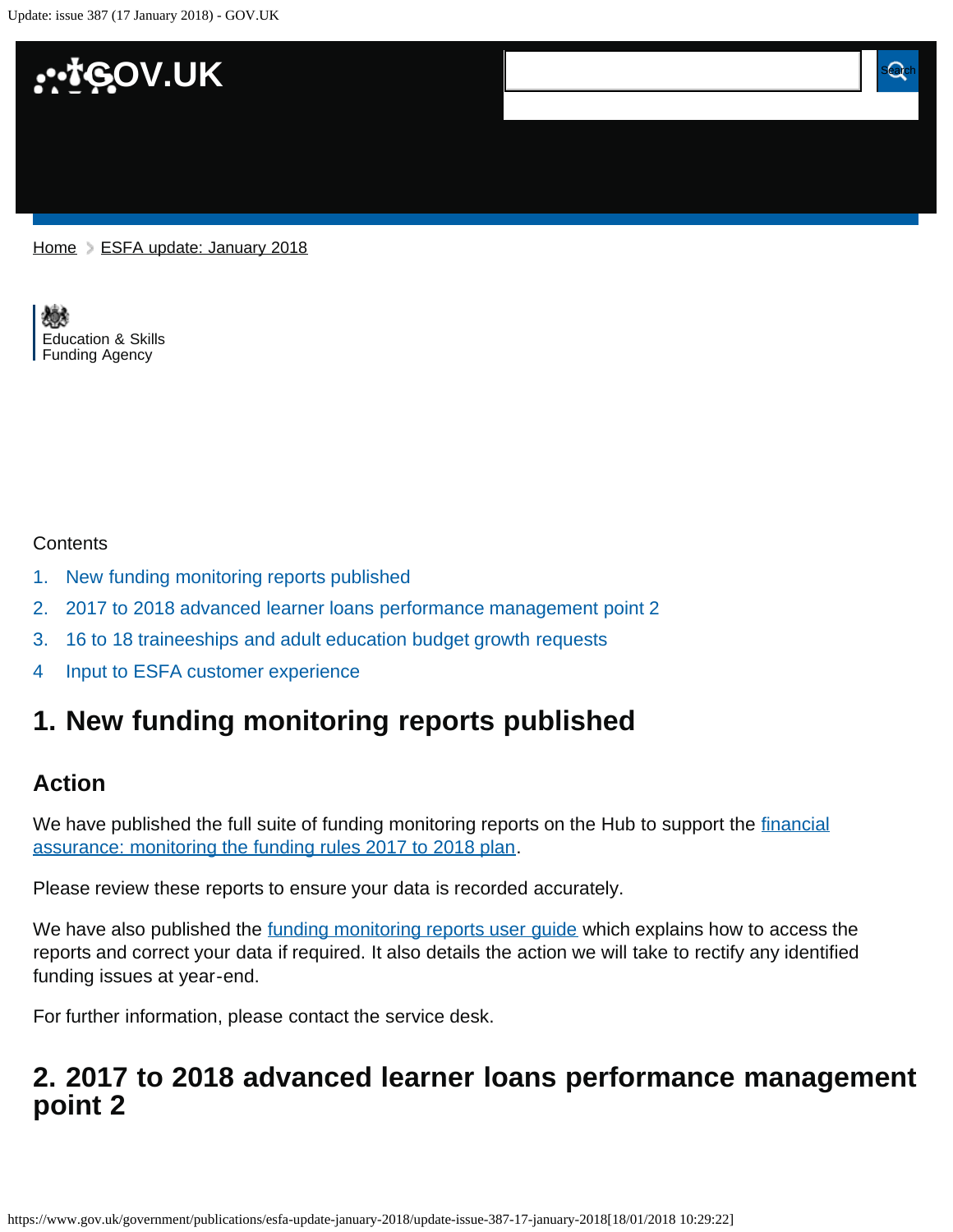## **Action**

The [growth and new facility request forms for advanced learner loans](https://www.gov.uk/government/publications/24-advanced-learning-loans-facility-adjustment-request-form) are now available on GOV.UK.

Completed request forms must be sent to [AllFacility.REQUESTS@education.gov.uk](mailto:AllFacility.REQUESTS@education.gov.uk) before 5pm on Friday 26 January 2018.

Providers must submit a growth request to be considered for an increase.

For further information, please refer to the [advanced learner loans funding and performance management](https://www.gov.uk/government/publications/advanced-learner-loans-funding-rules-2017-to-2018) [rules 2017 to 2018](https://www.gov.uk/government/publications/advanced-learner-loans-funding-rules-2017-to-2018).

# <span id="page-1-0"></span>**3. 16 to 18 traineeships and adult education budget growth requests**

## **Action**

You are now able to submit requests for increases to your 16 to 18 traineeships and Adult Education Budget contract value for the academic year 2017 to 2018.

Please forward completed [growth request forms](https://www.gov.uk/government/publications/sfa-growth-request) to [Provider Performance Management](mailto:Provider.PerformanceManagement@education.gov.uk) before 5pm on Friday 26 January.

For further information or related queries, please contact your provider manager.

# <span id="page-1-1"></span>**4 Input to ESFA customer experience**

## **Action**

Last year, as part of our continued customer experience work, we held interviews and workshops with a range of our customers.

In order to consider feedback and to enhance customer experience, we have set up improvement projects. As we progress these projects we want to talk with you again and will be doing 45 minute telephone interviews between 26 February to 9 March.

We are also developing our online reference group and will be using this more to test our plans, ideas and services with you in a quick and simple way.

If you are interested in being interviewed or joining the online group please email: [josie.appleby@education.gov.uk](mailto:josie.appleby@education.gov.uk).

Is there anything wrong with this page?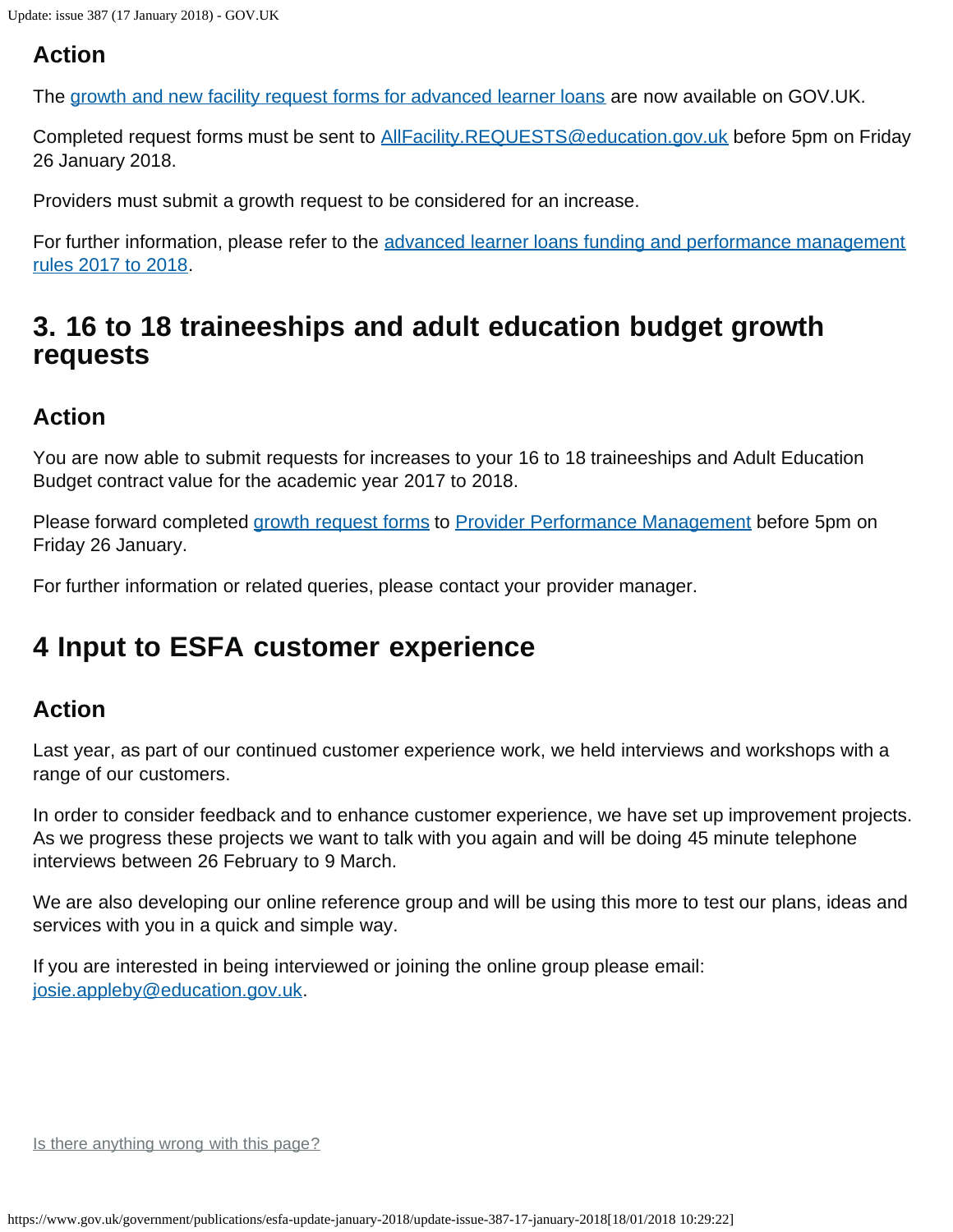#### **Services and information**

**[Benefits](https://www.gov.uk/browse/benefits)** 

[Births, deaths, marriages and care](https://www.gov.uk/browse/births-deaths-marriages)

[Business and self-employed](https://www.gov.uk/browse/business)

[Childcare and parenting](https://www.gov.uk/browse/childcare-parenting)

[Citizenship and living in the UK](https://www.gov.uk/browse/citizenship)

[Crime, justice and the law](https://www.gov.uk/browse/justice)

[Disabled people](https://www.gov.uk/browse/disabilities)

[Driving and transport](https://www.gov.uk/browse/driving)

[Education and learning](https://www.gov.uk/browse/education)

[Employing people](https://www.gov.uk/browse/employing-people)

[Environment and countryside](https://www.gov.uk/browse/environment-countryside)

[Housing and local services](https://www.gov.uk/browse/housing-local-services)

[Money and tax](https://www.gov.uk/browse/tax)

[Passports, travel and living abroad](https://www.gov.uk/browse/abroad)

[Visas and immigration](https://www.gov.uk/browse/visas-immigration)

[Working, jobs and pensions](https://www.gov.uk/browse/working)

#### **Departments and policy**

[How government works](https://www.gov.uk/government/how-government-works)

**[Departments](https://www.gov.uk/government/organisations)** 

**[Worldwide](https://www.gov.uk/world)** 

**[Policies](https://www.gov.uk/government/policies)** 

**[Publications](https://www.gov.uk/government/publications)** 

**[Announcements](https://www.gov.uk/government/announcements)** 

[Help](https://www.gov.uk/help) [Cookies](https://www.gov.uk/help/cookies) [Contact](https://www.gov.uk/contact) [Terms and conditions](https://www.gov.uk/help/terms-conditions) [Rhestr o Wasanaethau Cymraeg](https://www.gov.uk/cymraeg) Built by the [Government Digital Service](https://www.gov.uk/government/organisations/government-digital-service)

## **OGL**

All content is available under the [Open Government Licence v3.0,](https://www.nationalarchives.gov.uk/doc/open-government-licence/version/3/) except where otherwise stated

https://www.gov.uk/government/publications/esfa-update-january-2018/update-issue-387-17-january-2018[18/01/2018 10:29:22]